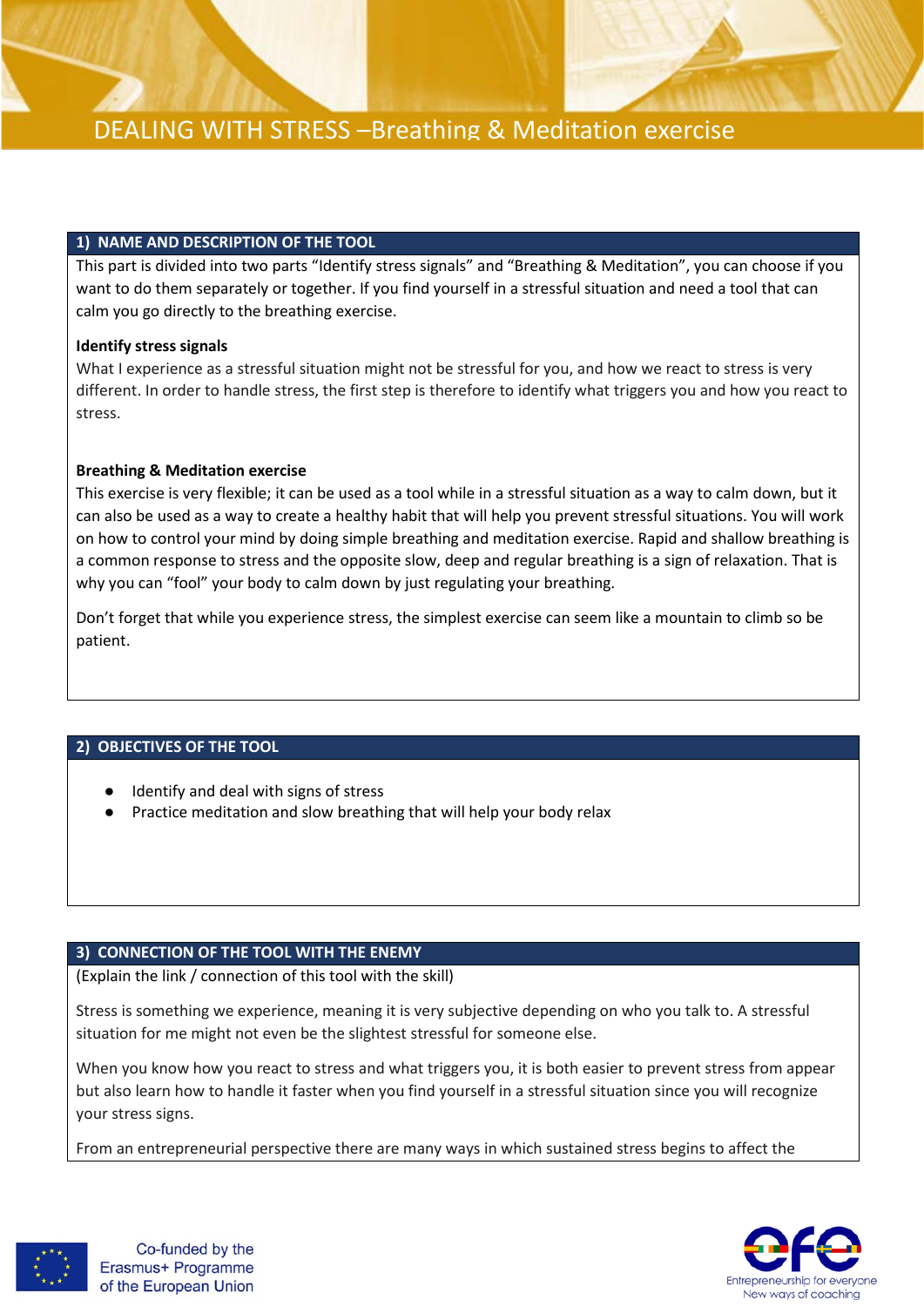

## DEALING WITH STRESS –Breathing & Meditation exercise

business negatively, some being;

- Inability to deal with complex tasks
- Decision making
- Bad leadership
- Counterproductive behaviors in the workspace.
- Overall mental and physical health

**Stress under a longer period of time can causes serious health damage.** 

#### **4) RESOURCES & MATERIALS**

(Explain the materials and resources that are needed to develop the tool)

#### **Identify stress signals**

Paper and a pen if you prefer to write, if you prefer to listen you can choose to record yourself.

#### **Breathing & Meditation exercise**

Make sure to do this exercise in an environment where you'll not be disturbed and where you can relax.

### **5) IMPLEMENTATION OF THE TOOL**

**Identify stress signals** – 20 min **Breathing & Meditation exercise** - 5-30 minutes

**Identify stress signals** Start by trying to remember a situation when you experienced stress, you might need to close your eyes for a while. Ask yourself, What made the situation so stressful? Was it just the situation or was it other factors that contributed to made you experience stress? How did it feel?



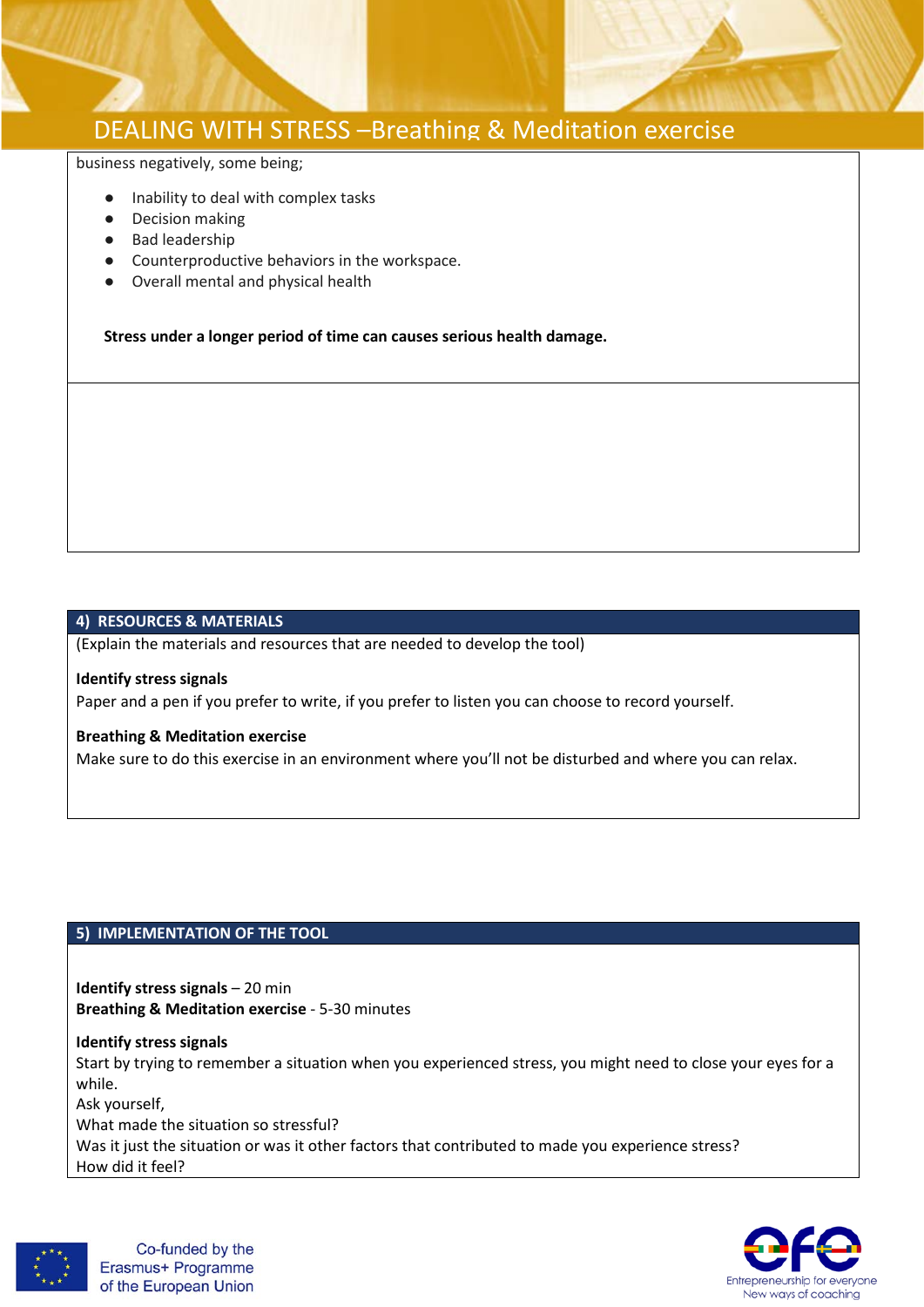

# DEALING WITH STRESS –Breathing & Meditation exercise

How did your body react? Can you identify physical signals? What did you think about? What do stress do to you?

Try to remember another situation that made you stressed.

Ask yourself the same questions again, What made the situation so stressful? Was it just the situation or was it other factors that contributed to made you experience stress? How did it feel? How did your body react? Can you identify physical signals? What did you think about? What do stress do to you?

Can you see similarities, if not keep doing the exercise with situations you remember until you start to see a pattern and start noticing the first often physical signs as a reaction to stress. Is it your breathing that changes, is it a muscle that starts twitching or is it that you lose words? There are no right or wrong answers here.

### **Meditation & Breathing exercise**

#### **Breathing exercise**

1. Start by taking a deep, slow breath in and give your stomach space to take in as much air as possible.

- 2. Hold it for 3 seconds.
- 3. Breath out slowly.

Try to focus on your breathing, if your thoughts go somewhere else which probably will happen just go back and focus on the breathing again.

Repeat 10 times.

4. Let your breathing go back to normal. Close your eyes for a while and just be aware of your breathing without trying to control it.

*Try to do this exercise once a day when you feel that you have some minutes left.*

## **Meditation - Create a place or go back to a memory that made you feel relaxed.**

1. Close your eyes and try to picture a place where you feel safe and calm. Try to see it at detailed as possible. Can you sense the smell? Colours? Feelings? How does it look?

2. When you have a detailed picture of the place, save it in your head and open your eyes. Write down or draw what you saw. Also notice if you've done the other exercise "identify your signals" if it feels different in your body.

*Next time you start to feel stressed, close your eyes and go back to the place that made you feel relaxed.*

#### **6) WHAT TO LEARN**